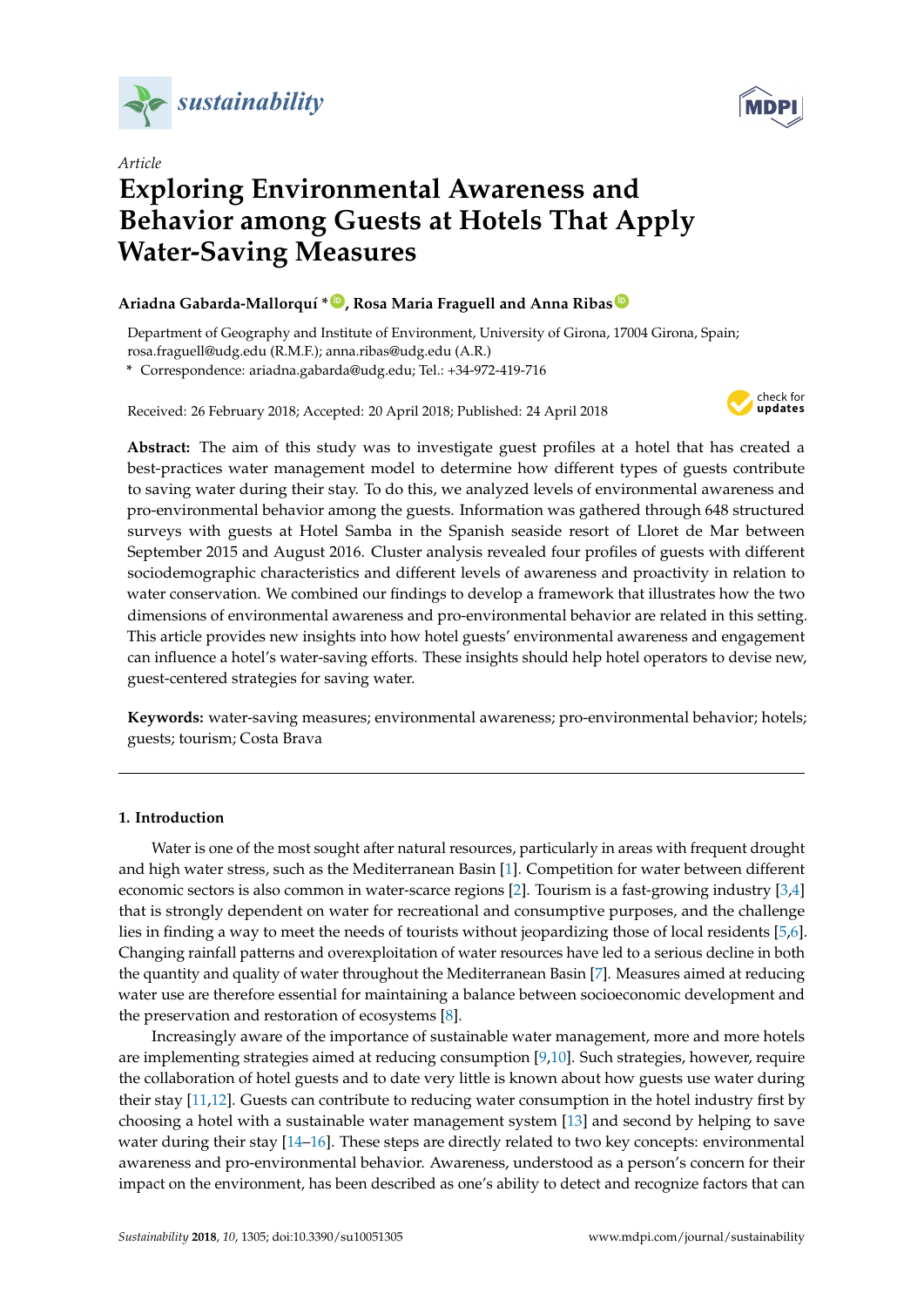help to protect the environment [\[17\]](#page-13-0). It would be logical to assume that an environmentally aware person would automatically display pro-environmental behavior [\[18–](#page-13-1)[20\]](#page-13-2), but this is not always the case [\[21,](#page-13-3)[22\]](#page-13-4). As reported by Gregory and Leo [\[23\]](#page-13-5), people who are concerned about the impact of human activity on water resources are not always proactive about saving water.

The aim of this study was to investigate whether different types of guests at a hotel that champions good water-saving practices actually contribute to reducing water consumption during their stay. To do this, we explored their levels of environmental awareness and pro-environmental behavior in relation to water conservation.

#### <span id="page-1-0"></span>**2. Theoretical Framework**

Water-conservation strategies increasingly form part of environmental management programs in the hotel industry. Examples are installation of water-saving devices in taps [\[5\]](#page-12-4), employee and guest awareness campaigns to enhance savings [\[24\]](#page-13-6), and careful tracking of water usage through automated water meter devices [\[25\]](#page-13-7). Hotel operators can be driven to save water for numerous reasons [\[26,](#page-13-8)[27\]](#page-13-9), including lowering of operating costs [\[28](#page-13-10)[–30\]](#page-13-11), compliance with environmental regulations [\[31,](#page-13-12)[32\]](#page-13-13), and concern about conveying a green image through environmental certification and other programs [\[33](#page-13-14)[,34\]](#page-13-15). Apart from specific measures, such as bed linen/towel reuse programs and the installation of dual-flush toilets, there are also passive measures that require minimal or even no action from guests, such as the installation of efficient water use systems and the promotion of best practices in hotel gardens, grounds, laundries, and kitchens. In general, however, maximum effectiveness is achieved when both parties are committed to minimizing water waste—the hotel by installing the necessary equipment and promoting best practices and the guests by behaving responsibly during their stay [\[13\]](#page-12-12). Active engagement of guests is thus crucial for maximizing water saving in a hotel [\[35](#page-13-16)[,36\]](#page-13-17).

Numerous factors have been proposed to explain why a hotel guest might be willing to actively contribute to achieving a hotel's environmental goals [\[37\]](#page-13-18). The two main factors related to water conservation are environmental awareness and pro-environmental behavior. Environmental awareness has been defined as "one's ability to identify a number of symbols, concepts, and behavior patterns related to environmental protection" [\[17\]](#page-13-0) (p. 131). It is a key factor in any decision-making process involved in the consumption of goods or services [\[38\]](#page-13-19). Thus, theoretically, hotel guests with a high level of environmental awareness would be expected to have good water-saving habits [\[39](#page-13-20)[,40\]](#page-13-21). The second factor, pro-environmental behavior, refers to conscious actions taken by humans to minimize their impact on the environment. It is a variable, dynamic behavior that can change depending on where the person is [\[37\]](#page-13-18). Some people, for example, have been found to use more water when they are on holidays than when they are at home [\[41\]](#page-14-0).

Environmental awareness and pro-environmental behavior can also be influenced by sociodemographic factors, such as age, gender, country of origin, income, and level of education [\[42\]](#page-14-1). Age is claimed to one of the best predictors of differences in pro-environmental behavior [\[43\]](#page-14-2) and according to some studies, older people have more sustainable water consumption habits [\[23\]](#page-13-5). In a cluster analysis of 1264 UK households in Devon, Gilg and Barr [\[44\]](#page-14-3) found that the respondents with the highest mean age (55 years) tended to have better water-saving habits. Similar results were reported by a study of 728 households in the Bulgarian city of Blagoevgrad [\[45\]](#page-14-4) and by another of 602 households in the United States [\[46\]](#page-14-5).

Gender differences in environmental awareness and behavior are believed to be determined by the social roles attributed to men and women [\[11\]](#page-12-10). Some studies have indicated that women are generally more environmentally proactive than men. This was the conclusion of a study based on a survey of 7379 readers of National Geographic undertaken by the University of Clemson (Clemson, SC, USA) and sponsored by the National Science Foundation (Alexandria, VA, USA) to explore whether reading classic environmental literature would foster greater environmentally responsible behavior [\[47\]](#page-14-6). Another study of determinants of pro-environmental behavior among 2226 university students from Spain, USA, Mexico, and Brazil between November 2009 and May 2011 found that women were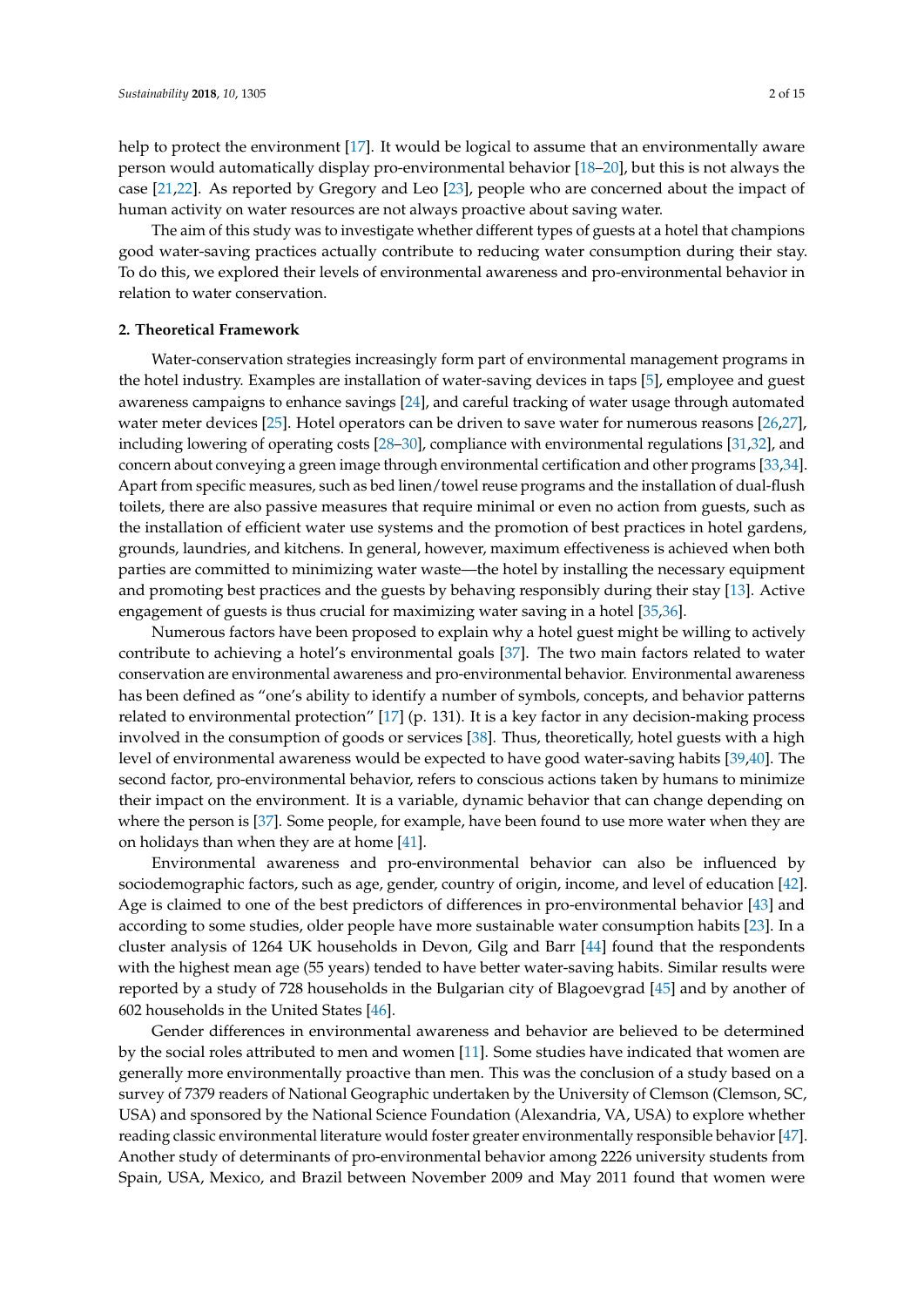more environmentally proactive than men [\[17\]](#page-13-0). That said, other studies have concluded that there is insufficient evidence to show that men and women have different levels of environmental awareness and behavior, such as a study of 1697 members of the general public in the United Kingdom [\[38\]](#page-13-19), the study in Blagoevgrad [\[45\]](#page-14-4), and a study of 166 inhabitants in the city of Kaohsiung in southeast Taiwan [\[43\]](#page-14-2).

Income and level of education have also been identified as potential determinants of environmental awareness and behavior. In the former case, Lam's study of Kaohsiung [\[43\]](#page-14-2) showed a significant positive association between family income and intention to save water, while Clark and Finley [\[45\]](#page-14-4), in their study of Blagoevgrad, found no evidence of this link. There are also conflicting reports on the role of education. While some studies have found that people with a high level of education tend to display more sustainable attitudes due to a greater awareness of the environmental impact of human activities [\[17,](#page-13-0)[43\]](#page-14-2), others have found a low level of education to be associated with a greater inclination to save water [\[23](#page-13-5)[,45\]](#page-14-4). Finally, in the UK study by Gilg and Barr [\[44\]](#page-14-3), the group with the highest levels of environmental awareness was formed mainly by people with primary and/or secondary education but also included individuals with a university degree. In brief, level of education and income do not appear to be a good predictor of environmental awareness or pro-environmental behavior [\[48\]](#page-14-7).

#### <span id="page-2-0"></span>**3. Case Study: Lloret de Mar and Hotel Samba**

Lloret de Mar is a well-known international tourist resort on the Costa Brava, a stretch of the Spanish Mediterranean coastline in the Catalan province of Girona. With a surface area of 48.7 km<sup>2</sup> and a population of 37,042 inhabitants (data from 2016), Lloret de Mar has 120 hotels and close to 30,000 beds. It is the largest resort in the region and the fifth largest sun-and-sand tourist destination in Spain in terms of numbers of beds (data provided by Lloret Turisme, Lloret de Mar, Spain). In 2016 alone, Lloret de Mar's hotels received 1,205,495 visitors.

One of these hotels, Hotel Samba, is renowned for its environmental management practices and in particular its exemplary application of water-saving measures. This three-star hotel, owned by Samba Hotels, has 441 double rooms and was the first hotel in Europe to earn two international environmental certifications: the ISO 14001 environmental management system standard in 1998 and the Eco-Management and Audit Scheme (EMAS) in 1999. It also possesses certification from the Catalan Environmental Quality Guarantee system, which requires holders to undertake specific actions related to water management and reduction of consumption. One of its greatest success stories is an efficient gray water reuse system that returns used water to the toilet cisterns. Since the installation of this system in 1997, the hotel has saved over  $160,000$  m<sup>3</sup> of water and currently boasts consumption levels of under 100 liters per person per day.

Hotel Samba is thus a good example of best practices in water management in the Spanish and even the European hotel sector [\[10\]](#page-12-9). As such, it is an ideal choice for investigating the extent to which guests contribute to the hotel's reduction in water use during their stay.

#### <span id="page-2-1"></span>**4. Methodology**

#### *4.1. Sample and Instruments*

The first step in designing the survey and calculating the sample size was to form a panel of experts to guide and validate the design and planning process. The panel was formed by the Manager of Hotel Samba, one environmental officer and two receptionists from the hotel, a postdoctoral researcher specialized in quantitative methodology, and the technical/scientific team responsible for surveying the guests and entering the data into a database. The content of the questionnaire was based on a review of the literature and key observations that emerged during meetings with the members of the expert panel. Together with the environmental officers from the hotel, the research team analyzed a questionnaire that had been used some years earlier to identify areas for improvement errors and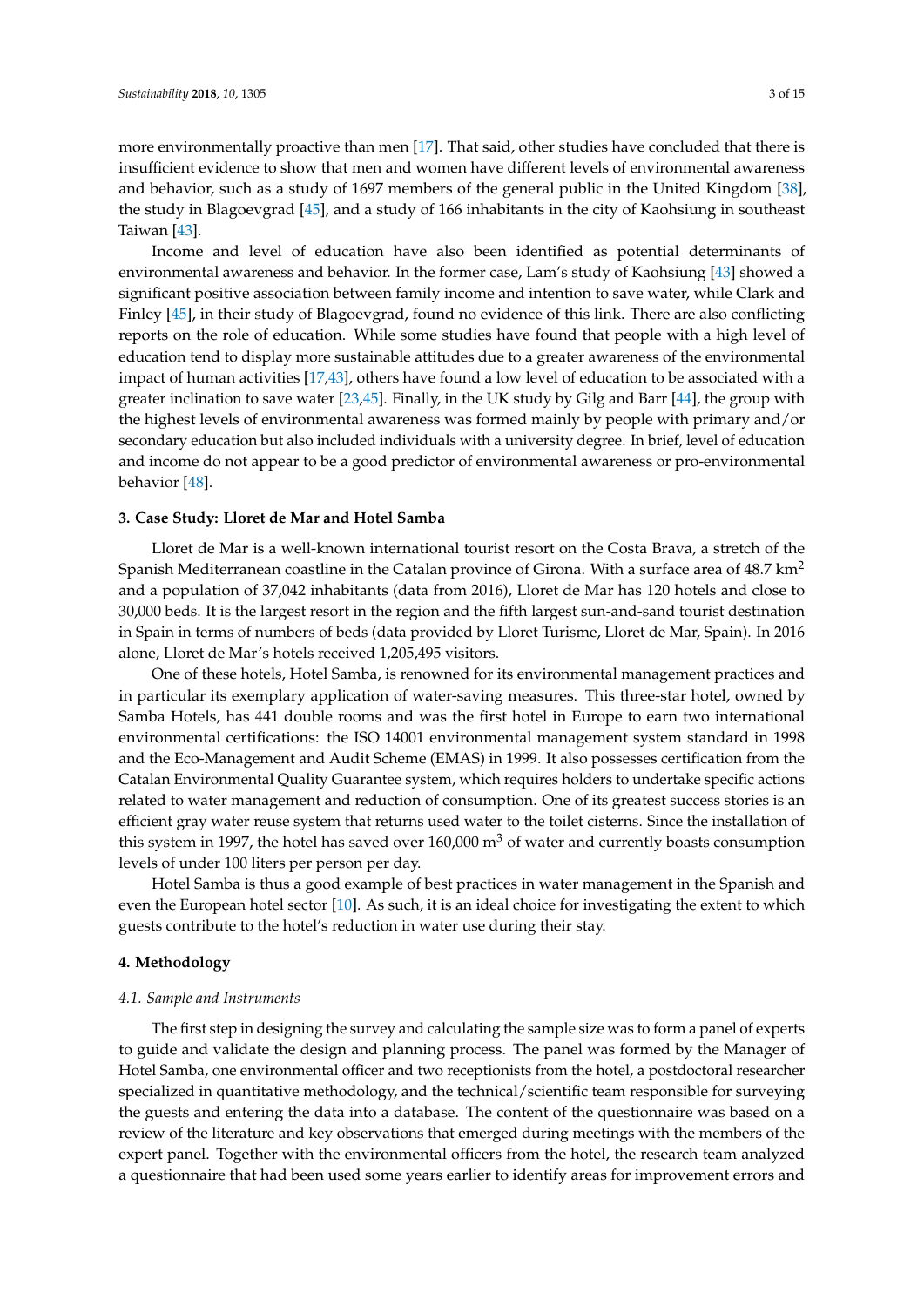optimize the reliability of the new questionnaire. To facilitate the work of the interviewers and prevent pages from becoming lost or mixed up, the questionnaire was formatted to occupy just four pages printed on both sides of an A3 sheet. The answers to all the questions were recorded by placing a tick next to the corresponding answer. The final version of the questionnaire was produced in the four main languages used by the guests at Hotel Samba: Catalan, Spanish, English, and French. Guests staying at Hotel Samba were interviewed between 1 September 2015 and 31 August 2016. They were approached in the hotel lobby and asked if they would like to answer a short survey on their stay. Those who agreed were surveyed on the spot by one of two interviewers. The surveys were held on two randomly selected days a month (one in the first half of the month and the other in the second). Each survey lasted for approximately 10 min and was anonymous. To check the reliability of the survey method, a scientific coordinator from the study met the interviewers twice a month to discuss possible difficulties and detect/correct differences in the data collection procedure. The coordinator also accompanied the interviewers to the hotel during the busiest months. Finally, the coordinator and interviewers had frequent contact by email and telephone during the data collection and database entry periods.

According to data provided by the hotel, 51,955 guests stayed at Hotel Samba in 2014 (Table [1\)](#page-3-0). Assuming a margin of error of 5%, we calculated the minimum number of guests we would need to interview for the sample to be representative. Before being questioned, each guest was asked if this was their first night at the hotel. If it was, they were not interviewed, as it was considered that they would not have had enough time to form an opinion regarding certain points covered in the questionnaire. A total of 648 interviews were conducted.

<span id="page-3-0"></span>

| Season <sup>*</sup> | 2014 Population | $\%$   | Sample (5% Error) | $\%$   | <b>Surveys Conducted</b> | $\%$  |
|---------------------|-----------------|--------|-------------------|--------|--------------------------|-------|
| High                | 23,324          | 44.89  | 324               | 55.60  | 256                      | 39.50 |
| Mid                 | 16.760          | 32.26  | 172               | 29.45  | 182                      | 28.08 |
| Low                 | 11.871          | 22.85  | 87                | 14.96  | 210                      | 32.40 |
| Total               | 51.955          | 100.00 | 583               | 100.00 | 648                      | 100   |

**Table 1.** Available population and sample by season.

\* High season: June, July, August, September; midseason: March, April, May, and October; and low season: January, February, November, and December.

#### *4.2. Study Variables*

The questionnaire had four sections: (1) sociodemographic profile; (2) type of stay; (3) familiarity with the hotel's water-saving measures (environmental awareness); and (4) water-saving habits during stay at the hotel (pro-environmental behavior). Section [1](#page-0-0) included questions on age, gender, country of origin, employment, and level of education. To determine type of stay in Section [2,](#page-1-0) guests were asked if they were travelling alone or with their family, friends, partner, or work colleagues. In another question, they were asked how they had booked the hotel (tour operator, travel agent, telephone, hotel website, e-mail, online travel agency). To assess their loyalty to Hotel Samba, they were asked how often they had stayed at the hotel. Finally, they were asked how many days they would be staying in total. In Section [3,](#page-2-0) they were asked why they had chosen to stay at Hotel Samba. The idea of this question was to assess their level of environmental awareness by determining if they were familiar with the hotel's water-saving systems. They were able to choose any number of items from the following list: (1) price; (2) environmental certifications held by the hotel; (3) quality of amenities; (4) good water-saving practices; (5) the hotel's reputation as one of the top hotels in Lloret de Mar; and (6) location. In another question in this section, guests were asked how they had found out about the hotel. This question was also devised as a way of investigating the guests' awareness of the importance of reducing water consumption in the hotel industry. They could choose any number of answers from among the following: (1) Internet and social media; (2) publicity; (3) travel agency; (4) recommendation from a trusted friend; and (5) the hotel's reputation as a leader in water-saving measures. They were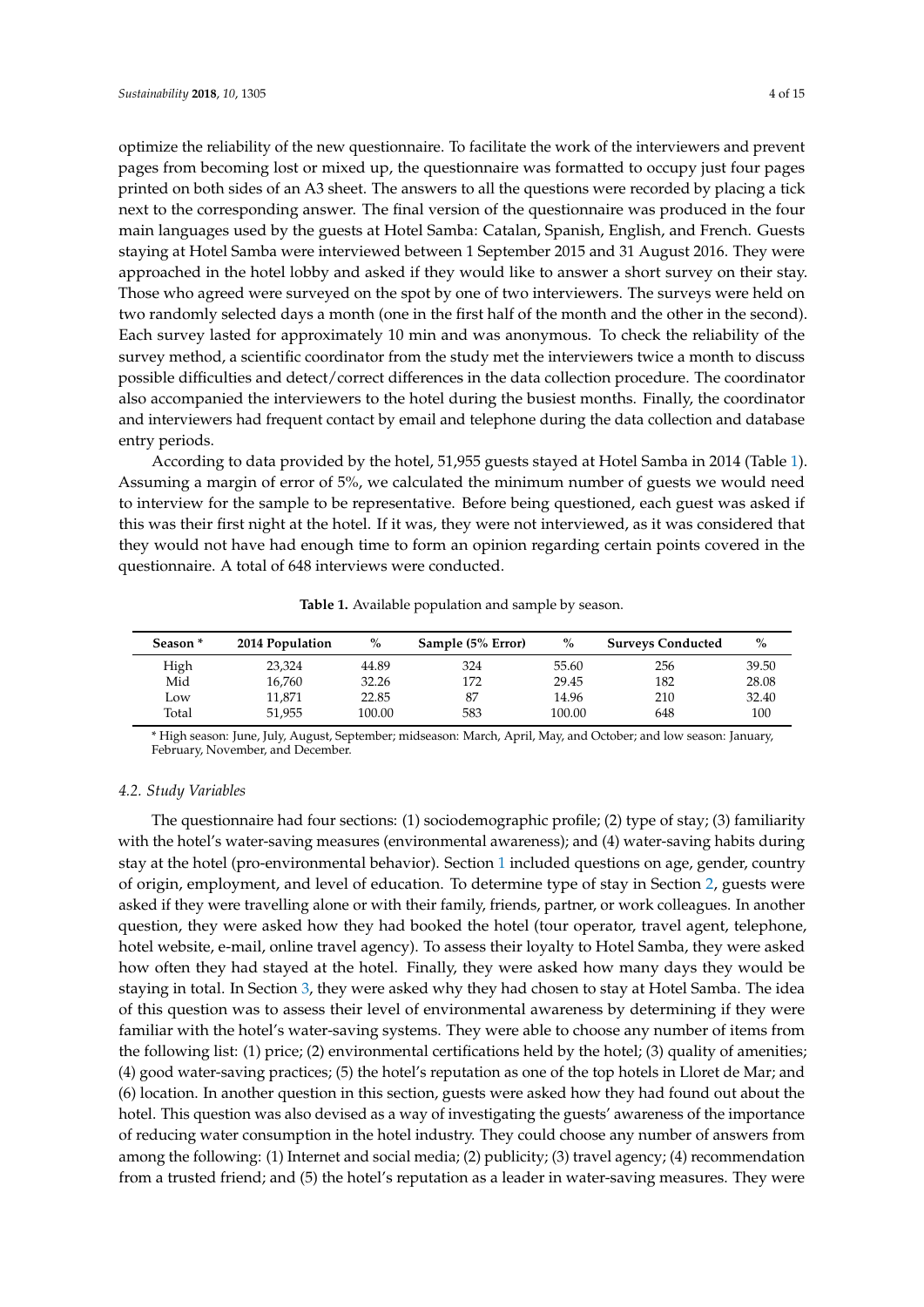also asked how many water-saving devices or initiatives they had noticed in the hotel. Finally, in Section [4,](#page-2-1) to evaluate their water-saving habits as a measure of pro-environmental behavior, they were asked to indicate on a 5-point Likert scale ranging from 1 (never) to 5 (always) how often they had done the following during their stay at the hotel: "I have used the same towels for more than one day", "I turn off the tap when I brush my teeth", "I turn off the shower when I am soaping", "I use hot water sparingly", and "I distinguish between the small and large buttons when flushing the toilet".

#### *4.3. Statistical Analysis*

<span id="page-4-0"></span>The main sociodemographic characteristics are shown in Table [2.](#page-4-0)

|                    | Variable                          | No. of Guests   | $\%$  |
|--------------------|-----------------------------------|-----------------|-------|
|                    | $<$ 25                            | 155             | 23.91 |
| Age, years         | $25 - 65$                         | 278             | 42.90 |
|                    | >65                               | 215             | 33.17 |
|                    | Female                            | 327             | 50.46 |
| Gender             | Male                              | 321             | 49.54 |
|                    | Germany                           | 50              | 7.72  |
|                    | Belgium                           | 66              | 10.19 |
|                    | Spain                             | 113             | 17.44 |
|                    | France                            | 204             | 31.48 |
| Country of origin  | Italy                             | 43              | 6.64  |
|                    | Russia                            | 34              | 5.25  |
|                    | United Kingdom                    | 69              | 10.65 |
|                    | Other                             | 69              | 10.65 |
|                    | Business owner with paid staff    | 54              | 8.33  |
|                    | Business owner without paid staff | $\overline{2}$  | 0.31  |
|                    | Self-employed                     | 19              | 2.93  |
|                    |                                   | Employee<br>155 | 23.92 |
| Employment         | Student                           | 147             | 22.69 |
|                    | Unemployed                        | 7               | 1.08  |
|                    | Retired                           | 261             | 40.28 |
|                    | Other                             | 3               | 0.46  |
|                    | No studies                        | 75              | 11.57 |
|                    | Primary education                 | 123             | 18.98 |
| Level of education | Secondary education               | 180             | 27.78 |
|                    | Higher education                  | 270             | 41.67 |

**Table 2.** Sociodemographic characteristics of sample.

Using the responses from Sections [3](#page-2-0) and [4](#page-2-1) of the questionnaire, we performed a cluster analysis to identify the main profiles of guests at Hotel Samba according to awareness of the importance of saving water and proactivity in contributing to these savings while staying at the hotel. Cluster analysis is used to identify individuals with similar characteristics and classify them into groups with high internal homogeneity (strong similarities within each group) but high external heterogeneity (strong differences across groups) [\[49\]](#page-14-8). One of the benefits of cluster analysis is that it provides a concise, comprehensive description of individuals with only a minimal loss of information. As there is no clear evidence that environmental awareness directly leads to good water-saving habits [\[21,](#page-13-3)[47,](#page-14-6)[48\]](#page-14-7), we opted to explore these two factors via a cluster analysis of the descriptive data collected. To do this, we converted all the variables into dichotomous variables and established "season" (high, mid, or low) as the categorical variable because it enabled us to predefine each of the clusters by different profiles of guests who stay at the hotel over the period of a year. The cluster analysis was performed in Mclust version 5 (Department of Statistics, University of Washington, Washington, DC, USA, 2017) [\[50\]](#page-14-9), an R package [\[51\]](#page-14-10) for model-based clustering, classification, and density estimation based on finite Gaussian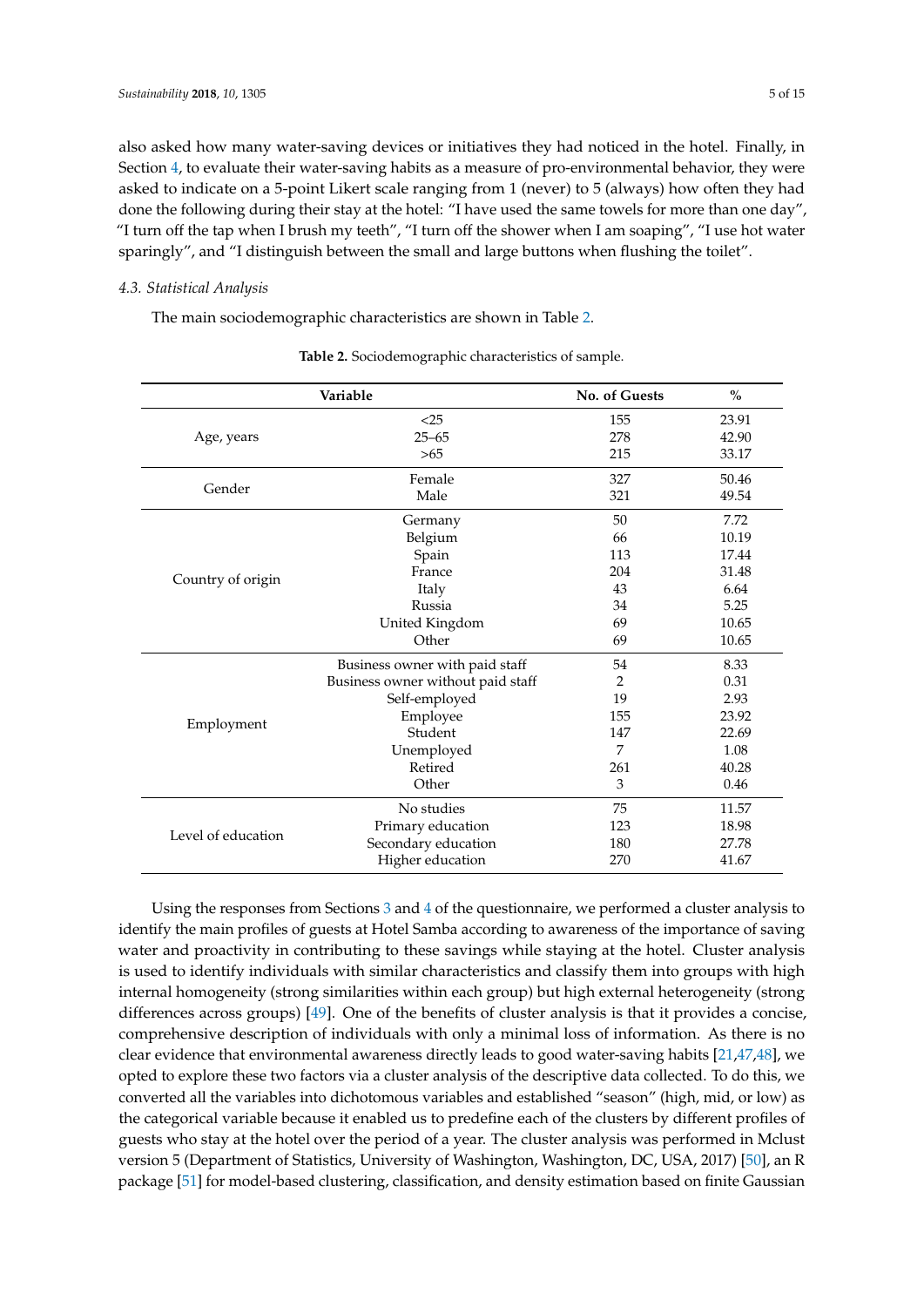<span id="page-5-0"></span>mixture models [\[52\]](#page-14-11). The best result based on the Bayesian Information Criterion (BIC) was a 4-cluster model with an ellipsoidal distribution, equal volume, equal shape, and variable orientation (Figure [1\)](#page-5-0).



**Figure 1.** Bayesian Information Criterion (BIC) for the different cluster solutions analyzed. Note: EII **Figure 1.** Bayesian Information Criterion (BIC) for the different cluster solutions analyzed. Note: EII (Spherical distribution, Equal volume, Equal shape); VII (Spherical distribution, Variable volume, (Spherical distribution, Equal volume, Equal shape); VII (Spherical distribution, Variable volume, Equal shape); EEE (Ellipsoidal distribution, Equal volume, Equal shape, Equal orientation); EEV (Ellipsoidal distribution, Equal volume, Equal shape, Variable orientation).

Using the four main profiles identified in the cluster analysis and the data from Secti[ons](#page-0-0) 1 a[nd](#page-1-0) 2 Using the four main profiles identified in the cluster analysis and the data from Sections 1 and 2 of the questionnaire (sociodemographic profile and type of stay), we determined the main characteristics of the hotel guests in the different groups according to age, gender, country of origin, employment, level of education, travel companions, booking channel, loyalty to Hotel Samba, and duration of stay. The nonparametric Kruskal–Wallis test was used to identify significant differences between the groups as it was assumed that the variables were non-normally distributed. The statistical calculations for this analysis were performed in IBM SBSS Statistics version 23 (International Business Machines Corp., Armonk, NY, USA, 2015).

## **5. Results 5. Results**

## *5.1. Guest Profiles Based on the Cluster Analysis 5.1. Guest Profiles Based on the Cluster Analysis*

Tabl[e 3](#page-7-0) shows the characteristics of the four clusters generated in Mclust. Table 3 shows the characteristics of the four clusters generated in Mclust.

**•** Group 1: Aware/Not Proactive (moderately aware of water-saving systems but low level of pro-environmental behavior).

**Group 1 Autrece Proactive Proactive Aware/Proactive Aware/Proactive** making it almost identical in size to the smallest group, the aware/proactive group, with 52 guests.  $640$ the 648 respondents (8.18% of the populat **Not**  The aware/not proactive group contained 53 of the 648 respondents (8.18% of the population), **53 (8.18%) 351 (54.17%) 52 (8.02%) 192 (29.63%)** The vast majority of guests in the aware/not proactive group had stayed at the hotel during the high (45.28%) or midseason (50.94%). They had chosen Hotel Samba for numerous reasons, but the main ones mentioned were price (84.91%), location (67.92%), and amenities (49.06%).  $\frac{1}{2}$   $\frac{1}{2}$   $\frac{1}{2}$   $\frac{1}{2}$   $\frac{1}{2}$   $\frac{1}{2}$   $\frac{1}{2}$   $\frac{1}{2}$   $\frac{1}{2}$   $\frac{1}{2}$   $\frac{1}{2}$   $\frac{1}{2}$   $\frac{1}{2}$   $\frac{1}{2}$   $\frac{1}{2}$   $\frac{1}{2}$   $\frac{1}{2}$   $\frac{1}{2}$   $\frac{1}{2}$   $\frac{1}{2}$   $\frac{1}{2}$   $\frac{1}{2}$  Although the hotel's environmental certifications and water-saving practices were at the bottom of the list of reasons for choosing Hotel Samba, they were still mentioned by 26.42% and 22.64% of guests, respectively, and only the aware/proactive group had a higher proportion of guests who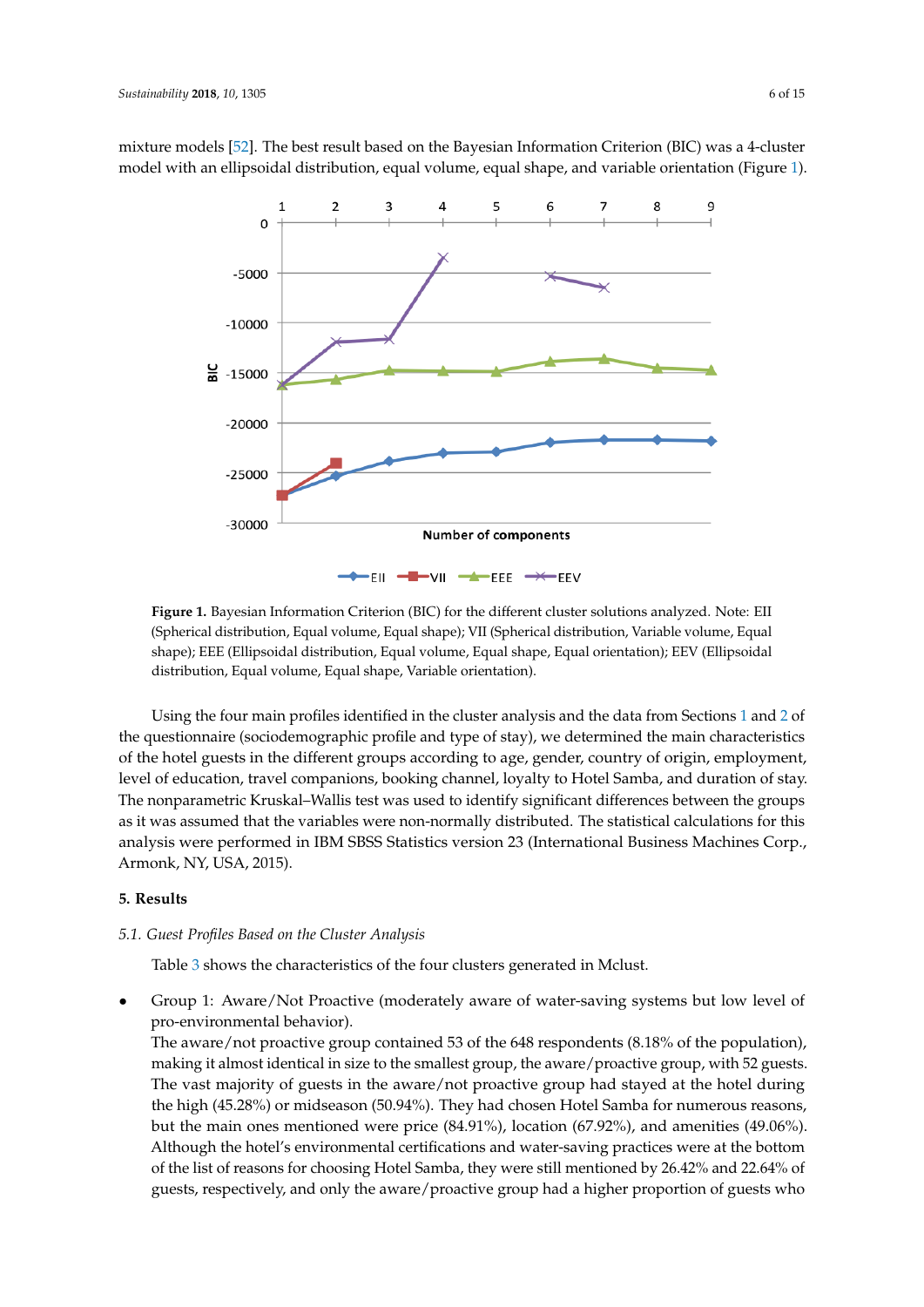mentioned water-saving practices as a reason for choosing Hotel Samba. The guests had found out about the hotel mainly through a travel agency (60.38%) or the Internet/social media (35.85%). None of them had heard about Hotel Samba's water-saving initiatives. Over three-quarters (77.36%) had not noticed any water-saving measures, and 22.64% had noticed just one. Together with the not aware/not proactive group, this group had the worst water-saving habits; 81.13% used hot water sparingly, 77.36% turned off the shower while soaping and used the dual-flush buttons, 67.92% reused their towels, and 60.38% turned off the tap while brushing their teeth.

• Group 2: Not Aware/Not Proactive (not aware of water-saving systems and low level of pro-environmental behavior).

The not aware/not proactive group was the largest group identified in the cluster analysis, with 351 guests (54.17% of all respondents). It was also the group with the greatest seasonal distribution: 36.75% of the guests stayed at the hotel during the low season, 35.04% during the high season, and 28.24% during the midseason. The reasons mentioned for choosing Hotel Samba were less diverse than in other groups. Price was mentioned by 76.64%. None of the guests mentioned the hotel's good water-saving practices or environmental certifications. Similar to Group 1, they had mostly found out about the hotel through a travel agency or the Internet/social media. None of them were familiar with the hotel's pioneering water-saving initiatives. The vast majority of guests in this group (89.17%) had not detected any water-saving measures, but 9.69% had noticed one. This group had the worst water-saving habits of the four groups; 92.31% turned off the tap while brushing their teeth, 83.19% used the dual-flush system, 77.78% used hot water sparingly, 70.09% turned off the shower while soaping, and just 54.99% reused their towels.

- Group 3: Aware/Proactive (moderately aware of water-saving systems and moderate level of pro-environmental behavior).
	- The aware/proactive group was the smallest group, with just 52 guests (8.02%). It also had the highest proportion of guests who stayed at the hotel during the high season (61.54% vs. 38.46% for midseason). Although the reasons for choosing the hotel were highly variable, the most common ones were price (80.77%), trustworthiness (69.23%), amenities (50%), and location (50%). The hotel's water-saving practices and environmental certifications were mentioned by a considerable proportion of guests (34.62% and 46.15%, respectively). The group varied considerably in terms of how they had found out about the hotel: 61.54% mentioned a travel agency, 50% a person they trusted, 38.46% the Internet or social media, and 34.62% the hotel's reputation as a champion in water-saving practices. The aware/proactive group also had the highest proportion of guests who detected the water-saving measures in place, with almost half (46.16%) noticing at least one; 11.54% had noticed three or more measures, 3.85% had noticed two, and 30.77% had noticed one. The guests were also more proactive when it came to implementing the water-saving measures installed or promoted by the hotel. They all turned off the tap while brushing their teeth, 92.31% turned off the shower while soaping, 88.46% used hot water sparingly, and 80.77% used the dual-flush buttons. This group, however, had the lowest proportion of guests who reused towels (42.31%). This is probably because 61.54% of the group had stayed at the hotel in June, July, August, or September, which are months when towels are probably used (and changed) more often. Nonetheless, the guests in this group were moderately proactive and performed better than the other three groups when it came to contributing to the hotel's efforts to reduce water consumption.
- Group 4: Not Aware/Proactive (not aware of water-saving systems and moderate level of pro-environmental behavior).

The not aware/proactive group contained 192 guests (29.63% of all questionnaire respondents). Most of the guests had stayed at the hotel during the high or low season (40.10% vs. 41.15%). The two main reasons mentioned for choosing Hotel Samba were price (65.63%) and trustworthiness (29.17%). Although considerably higher rates were observed in the two aware groups (Groups 1 and 2), 6.25% of the guests in the not aware/proactive group did mention the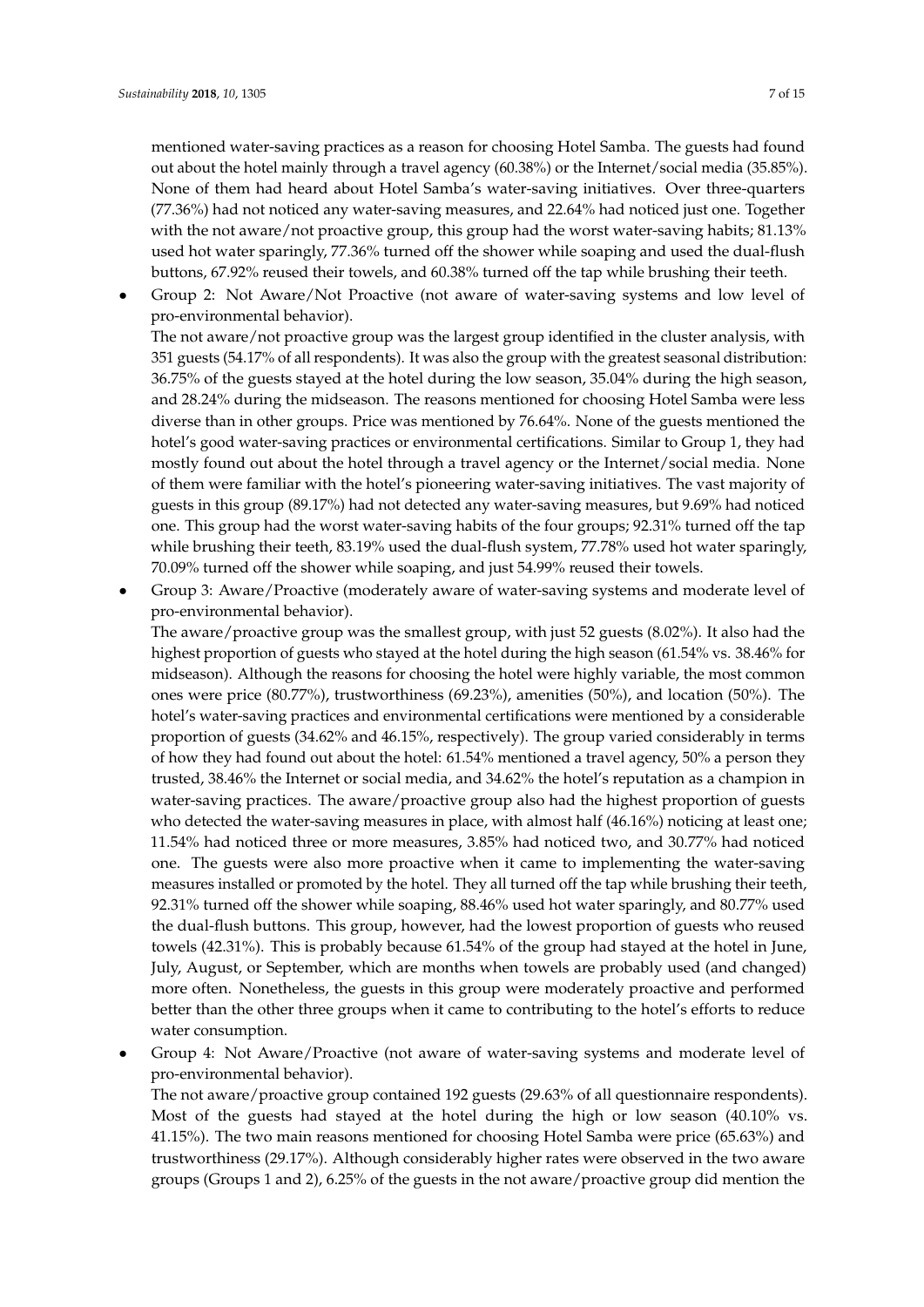hotel's water-saving practices among the reasons for choosing the hotel. In total, 94.79% of the guests had found out about Hotel Samba through a travel agency. This percentage is much higher than the rates found in the other three groups. The vast majority of guests (87.5%) did not notice any of the water-saving measures in place; 11.46% had noticed one and 1.04% had noticed three or more. The not aware/proactive group performed best in terms of contributing to the hotel's water-saving initiatives. All the guests turned off the tap and the shower while brushing their teeth or soaping and they also all used the dual-flush system and hot water sparingly. Finally, 70.31% (the highest proportion across the groups) reused their towels.

<span id="page-7-0"></span>

|                                                                                 | Group 1<br>Aware/<br><b>Not Proactive</b>  | Group 2<br>Not Aware/<br><b>Not Proactive</b> | Group 3<br>Aware/<br>Proactive | Group 4<br>Not Aware/<br>Proactive |  |  |
|---------------------------------------------------------------------------------|--------------------------------------------|-----------------------------------------------|--------------------------------|------------------------------------|--|--|
|                                                                                 | 53 (8.18%)                                 | 351 (54.17%)                                  | 52 (8.02%)                     | 192 (29.63%)                       |  |  |
| Season                                                                          |                                            |                                               |                                |                                    |  |  |
| High                                                                            | 45.28                                      | 35.04                                         | 61.54                          | 40.10                              |  |  |
| Mid                                                                             | 50.94                                      | 28.24                                         | 38.46                          | 18.75                              |  |  |
| Low                                                                             | 3.77                                       | 36.75                                         | 0.00                           | 41.15                              |  |  |
|                                                                                 | <b>Dimension 1 Environmental Awareness</b> |                                               |                                |                                    |  |  |
| Reasons for Choosing Hotel Samba (Multiple Answers Possible)                    |                                            |                                               |                                |                                    |  |  |
| Price                                                                           | 84.91                                      | 76.64                                         | 80.77                          | 65.63                              |  |  |
| Environmental certifications                                                    | 26.42                                      | 0.00                                          | 46.15                          | 5.21                               |  |  |
| Quality of amenities                                                            | 49.06                                      | 1.71                                          | 50.00                          | 13.54                              |  |  |
| Good water-saving practices                                                     | 22.64                                      | 0.00                                          | 34.62                          | 6.25                               |  |  |
| Trustworthiness                                                                 | 33.96                                      | 14.53                                         | 69.23                          | 29.17                              |  |  |
| Location                                                                        | 67.92                                      | 18.23                                         | 50.00                          | 18.75                              |  |  |
| Found out about Hotel Samba through (Multiple Answers Possible)                 |                                            |                                               |                                |                                    |  |  |
| Travel agency                                                                   | 60.38                                      | 49.00                                         | 61.54                          | 94.79                              |  |  |
| Internet and social media                                                       | 35.85                                      | 48.72                                         | 38.46                          | 0.00                               |  |  |
| Reputation in water management                                                  | 0.00                                       | 0.00                                          | 34.62                          | 3.13                               |  |  |
| Recommendation from a trustworthy person                                        | 30.19                                      | 0.00                                          | 50.00                          | 5.21                               |  |  |
| Advertising                                                                     | 0.00                                       | 2.85                                          | 15.38                          | 4.17                               |  |  |
| <b>Number of Water-Saving Measures</b>                                          |                                            |                                               |                                |                                    |  |  |
| <b>Detected</b>                                                                 |                                            |                                               |                                |                                    |  |  |
| None                                                                            | 77.36                                      | 89.17                                         | 53.85                          | 87.50                              |  |  |
| One                                                                             | 22.64                                      | 9.69                                          | 30.77                          | 11.46                              |  |  |
| Two                                                                             | 0.00                                       | 1.14                                          | 3.85                           | 0.00                               |  |  |
| Three or more                                                                   | 0.00                                       | 0.00                                          | 11.54                          | 1.04                               |  |  |
| Dimension 2 Pro-Environmental Behavior ("Almost Always" and "Always" Responses) |                                            |                                               |                                |                                    |  |  |
| Reusing hotel towels                                                            | 67.92                                      | 54.99                                         | 42.31                          | 70.31                              |  |  |
| Turning off tap when brushing teeth                                             | 60.38                                      | 92.31                                         | 100.00                         | 100.00                             |  |  |
| Turning off shower when soaping                                                 | 77.36                                      | 70.09                                         | 92.31                          | 100.00                             |  |  |
| Sparing use of hot water                                                        | 81.13                                      | 77.78                                         | 88.46                          | 100.00                             |  |  |
| Appropriate use of dual-flush buttons                                           | 77.36                                      | 83.19                                         | 80.77                          | 100.00                             |  |  |

### *5.2. Sociodemographic Characterization of the Clusters*

In a second analysis, we linked the four guest profiles identified in the cluster analysis to sociodemographic variables and type of stay. The nonparametric Kruskal–Wallis test showed significant differences between the groups for age, gender, country of origin, employment, level of education, and booking channel (Table [4\)](#page-8-0).

For each of the significant variables identified, we broke down the number and percentage of guests per group (Table [5\)](#page-8-1). Overall, the results within each of the groups of variables were highly heterogeneous, giving the impression that the clusters were very similar. A closer analysis, however, revealed notable differences, which are discussed in the next section.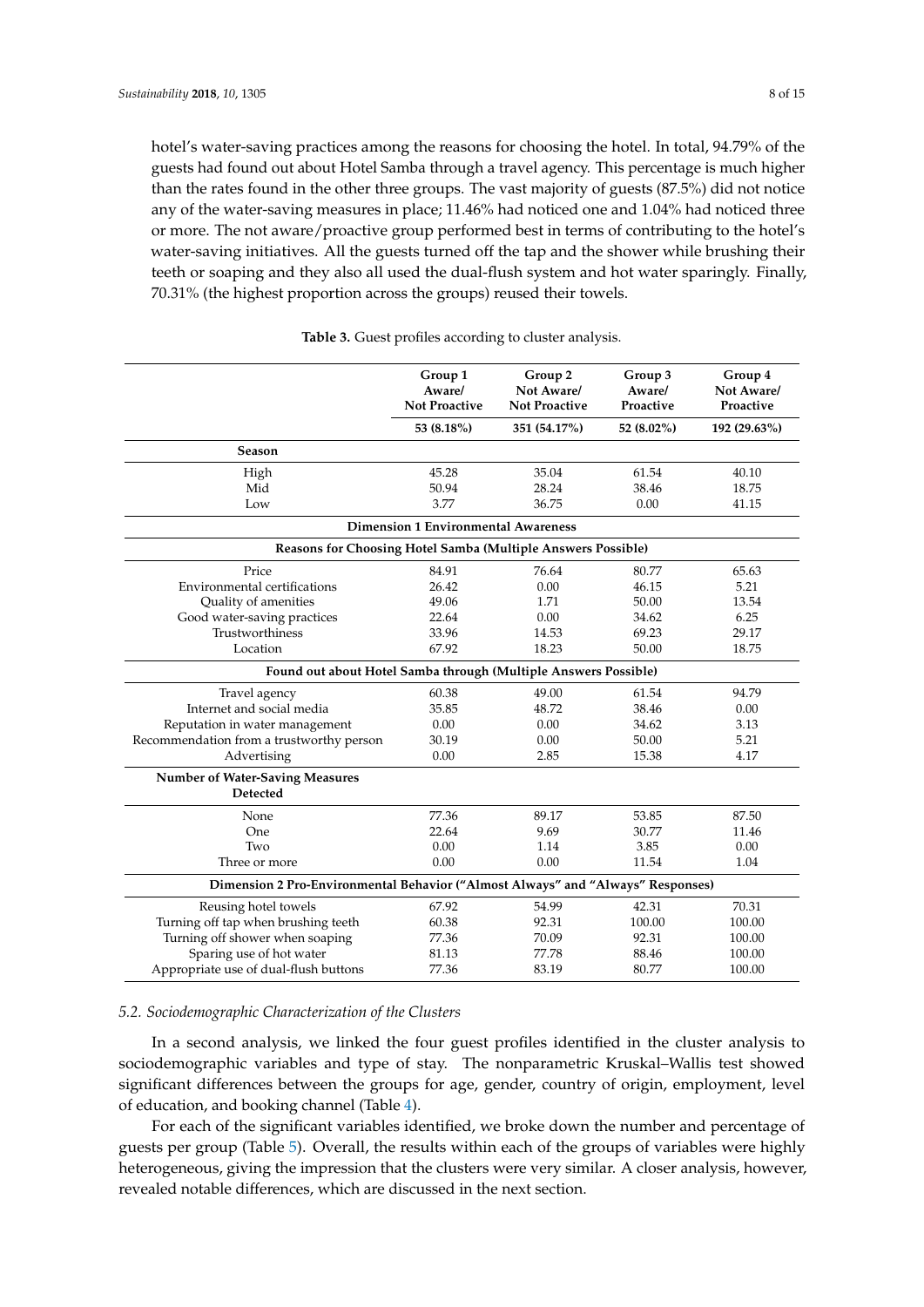<span id="page-8-0"></span>

|                          | Index | df | Significance |  |  |  |
|--------------------------|-------|----|--------------|--|--|--|
| Sociodemographic Profile |       |    |              |  |  |  |
| Age, years               | 13.77 | 3  | $0.003$ **   |  |  |  |
| Gender                   | 12.60 | 3  | $0.006$ **   |  |  |  |
| Country of origin        | 10.43 | 3  | $0.015**$    |  |  |  |
| Employment               | 9.69  | 3  | $0.021$ **   |  |  |  |
| Level of education       | 7.11  | 3  | $0.068*$     |  |  |  |
| <b>Type of Stay</b>      |       |    |              |  |  |  |
| Travel companion         | 2.86  | 3  | 0.412        |  |  |  |
| Booking channel          | 11.86 | 3  | $0.008**$    |  |  |  |
| Loyalty                  | 5.37  | 3  | 0.146        |  |  |  |
| Duration of stay         | 1.6   | 3  | 0.658        |  |  |  |
|                          |       |    |              |  |  |  |

**Table 4.** Results of Kruskal–Wallis test.

\*\* Significant at 0.05; \* Significant at 0.1.

**Table 5.** Results of Kruskal–Wallis test.

<span id="page-8-1"></span>

|                                    | Group 1.<br>Aware/Not<br>Proactive<br>$(n = 53)$ |               | Group 2.<br>Not Aware/Not<br>Proactive<br>$(n = 351)$ |               | Group 3.<br>Aware/Proactive<br>$(n = 52)$ |               | Group 4.<br><b>Not</b><br>Aware/Proactive<br>$(n = 192)$ |               |
|------------------------------------|--------------------------------------------------|---------------|-------------------------------------------------------|---------------|-------------------------------------------|---------------|----------------------------------------------------------|---------------|
|                                    |                                                  |               |                                                       |               |                                           |               |                                                          |               |
|                                    | No.                                              | $\frac{0}{0}$ | No.                                                   | $\frac{0}{0}$ | No.                                       | $\frac{0}{0}$ | No.                                                      | $\frac{0}{0}$ |
|                                    |                                                  |               | Sociodemographic Profile                              |               |                                           |               |                                                          |               |
| Age, Years                         |                                                  |               |                                                       |               |                                           |               |                                                          |               |
| $<$ 25                             | 15                                               | 28.30         | 93                                                    | 26.49         | 15                                        | 28.84         | 32                                                       | 16.66         |
| $25 - 65$                          | 29                                               | 54.71         | 142                                                   | 40.45         | 24                                        | 46.15         | 83                                                       | 43.22         |
| >65                                | 9                                                | 16.98         | 116                                                   | 33.04         | 13                                        | 43.22         | 77                                                       | 40.10         |
|                                    |                                                  |               | Gender                                                |               |                                           |               |                                                          |               |
| Female                             | 29                                               | 54.71         | 183                                                   | 52.13         | 35                                        | 67.30         | 80                                                       | 41.66         |
| Male                               | 24                                               | 45.28         | 168                                                   | 47.86         | 17                                        | 32.69         | 112                                                      | 58.33         |
|                                    |                                                  |               | Country of Origin <sup>1</sup>                        |               |                                           |               |                                                          |               |
| Mediterranean area                 | 28                                               | 52.83         | 190                                                   | 54.13         | 29                                        | 55.76         | 113                                                      | 58.85         |
| Non-Mediterranean area             | 25                                               | 47.16         | 161                                                   | 45.86         | 23                                        | 44.23         | 79                                                       | 41.14         |
| Employment                         |                                                  |               |                                                       |               |                                           |               |                                                          |               |
| Employed                           | 21                                               | 39.62         | 126                                                   | 35.89         | 20                                        | 38.46         | 66                                                       | 34.37         |
| Unemployed                         | $\overline{4}$                                   | 7.54          | $\overline{2}$                                        | 0.56          | $\mathbf{1}$                              | 1.92          | $\theta$                                                 | $\mathbf{0}$  |
| Student                            | 15                                               | 28.30         | 86                                                    | 24.50         | 11                                        | 21.15         | 35                                                       | 18.22         |
| Retired                            | 13                                               | 24.52         | 137                                                   | 39.03         | 20                                        | 38.46         | 94                                                       | 48.95         |
| <b>Level of Education</b>          |                                                  |               |                                                       |               |                                           |               |                                                          |               |
| No studies                         | 5                                                | 9.43          | 37                                                    | 10.54         | $\overline{2}$                            | 3.84          | 31                                                       | 16.14         |
| Primary and secondary<br>education | 24                                               | 45.28         | 157                                                   | 44.72         | 26                                        | 50            | 96                                                       | 50            |
| Higher education                   | 24                                               | 45.28         | 157                                                   | 44.72         | 24                                        | 46.15         | 65                                                       | 33.85         |
| <b>Type of Stay</b>                |                                                  |               |                                                       |               |                                           |               |                                                          |               |
| <b>Booking Channel<sup>2</sup></b> |                                                  |               |                                                       |               |                                           |               |                                                          |               |
| Traditional channel                | 42                                               | 79.24         | 220                                                   | 62.67         | 43                                        | 82.69         | 126                                                      | 65.62         |
| New technology                     | 11                                               | 20.75         | 131                                                   | 37.32         | 9                                         | 17.30         | 66                                                       | 34.37         |

 $^{\rm 1}$  Mediterranean countries included Spain, France, and Italy. Countries outside the Mediterranean area included Germany, Belgium, United Kingdom, Russia, and others;  $^2$  Traditional booking channels include tour operators, travel agencies, and telephone. New technologies include bookings made through the website, email, or an online travel agency.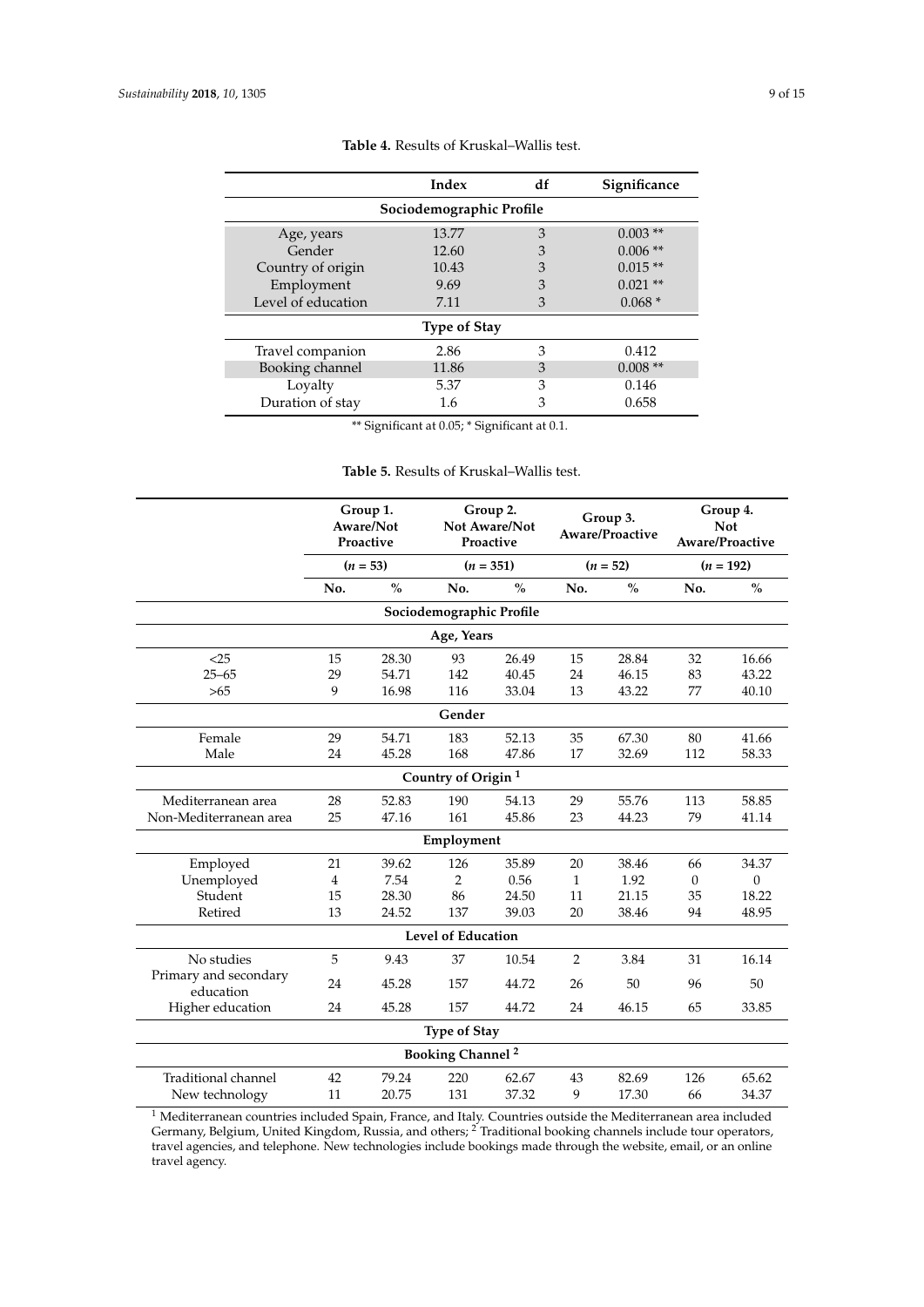The aware/proactive and not aware/proactive groups had the highest proportion of guests over 65 (43.22% and 40.10%, respectively). Although the two groups differed in their awareness levels, they were both more consistent in displaying good water-saving habits during their stay than the other groups. The greatest difference in the distribution of male and female guests was observed in the aware/proactive group, where over two-thirds of the participants (67.30%) were women. Just over half of the guests were from Mediterranean countries in all four groups. The two groups with the highest proportion of Mediterranean guests were the aware/proactive (55.76%) and the not aware/proactive group (58.85%), while the group with the highest proportion of non-Mediterranean guests was Group 1, the aware/not proactive group. The employment situation of the guests was similar across the groups, with employed and retired people outnumbering unemployed people and students. The not aware/proactive group had the highest proportion of retired guests (48.95%). The two aware groups had the highest proportion of guests with a third-level education (45.28% in the not proactive group and 46.15% in the proactive group). Finally, the majority of guests in all four groups had booked their stay using a traditional booking channel (e.g., telephone or travel agency). *Traditional channels were used most in the aware/proactive group (82.69%) while new technologies* were used most in the not aware/not proactive group (37.32%).

#### **6. Discussion** Cluster analysis of a representative sample of guests at a hotel that champions best practices in

Cluster analysis of a representative sample of guests at a hotel that champions best practices in water conservation provided insights into how different profiles of guests contribute to saving water during their stay. In line with reports from other are[as](#page-13-3) [21,23,48,53], the link between environmental awareness and pro-environmental behavior factors was not always linear, as can be seen in the diagram generated from our data (Figure 2), which shows how guests at Hotel Samba fall into one of four categories: aware/not proactive, aware/proactive, not aware/not proactive, and not aware/proactive.

<span id="page-9-0"></span>

## Pro-environmental behavior

**Figure 2.** Proposed reference framework based on the two dimensions analyzed. **Figure 2.** Proposed reference framework based on the two dimensions analyzed.

The not aware/not proactive and aware/proactive combinations support the findings of The not aware/not proactive and aware/proactive combinations support the findings of numerous studies indicating that greater environmental awareness leads to high levels of numerous studies indicating that greater environmental awareness leads to high levels of environmental proactivity [\[18](#page-13-1)[,54](#page-14-13)[,55\]](#page-14-14). The guests in the aware/proactive group displayed good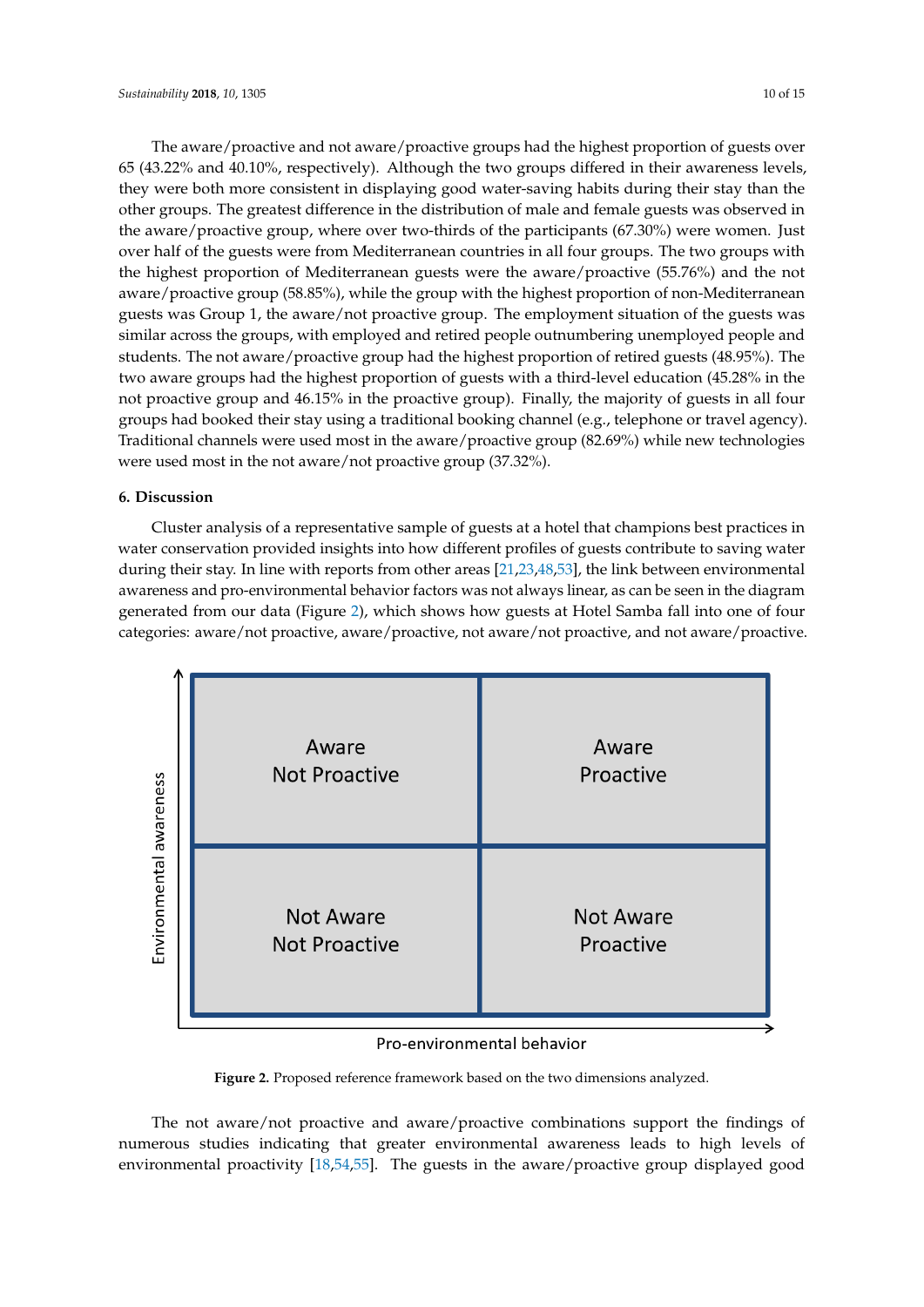water-saving habits during their stay at the hotel, while those in the not aware/not proactive group did not have a sufficient level of environmental awareness to induce adequate pro-environmental behavior.

Detection of the aware/not proactive and not aware/proactive combinations, however, indicates that it is not necessary to be environmentally aware in order to be environmentally responsible. This second observation is in line with reports from other studies that environmental awareness does not always lead to pro-environmental behavior [\[17](#page-13-0)[,22](#page-13-4)[,23](#page-13-5)[,53\]](#page-14-12). Guests in the aware/not proactive group in our series were aware of many of the water-saving measures in place, but they did not appear to be particularly pro-active when it came to applying them. One possible explanation is that people have different water-consumption habits at home and on holidays [\[37](#page-13-18)[,41](#page-14-0)[,56\]](#page-14-15). The members of the not aware/proactive group appeared to have good water-saving habits, despite their low level of environmental awareness. This could be because they gain intrinsic satisfaction from using less water within a more austere lifestyle [\[57\]](#page-14-16), it could be related to moral beliefs about what is right or wrong [\[58\]](#page-14-17).

The higher proportion of guests aged over 65 observed in the two proactive groups supports reports that older people tend to use water more sparingly [\[23](#page-13-5)[,44](#page-14-3)[,45\]](#page-14-4). Roberts [\[46\]](#page-14-5) suggested that older people might be more ecologically conscious because they continue to have a conservation ethic derived from having lived in more precarious times. Just over two-thirds of the participants in the aware/proactive group were women. Women tend to display more pro-environmental behaviors than men because they are more concerned about the well-being of others [\[17](#page-13-0)[,44,](#page-14-3)[47\]](#page-14-6). Nevertheless, the distribution of men and women in the other three groups supports previous findings that gender is not always a determinant of environmental awareness or behavior [\[43,](#page-14-2)[45\]](#page-14-4). The aware/proactive and not aware/proactive groups had the highest proportion of guests from Mediterranean countries. Considering that previous experience has been identified as an important determinant of individual behavior [\[11](#page-12-10)[,23\]](#page-13-5), guests from countries affected by periods of drought might be expected to use water more responsibly, regardless of their level of environmental awareness. Finally, the aware/not proactive and aware/proactive groups had the highest proportion of guests with a third-level education. Vicente-Molina et al. [\[17\]](#page-13-0) and Lam [\[43\]](#page-14-2) have both shown that university graduates tend to be more aware of the importance of water conservation. In our series, 45.28% and 46.15% of the guests in the aware/not proactive and aware/proactive groups, respectively, had a third-level education. Nonetheless, as shown by the aware/not proactive group, having a higher education does not necessarily mean greater pro-environmental behavior, as 45.28% of the guests in this group had a university education. The above observation does not support the claims of Vicente-Molina et al. [\[17\]](#page-13-0) and Lam [\[43\]](#page-14-2), but rather shows, as suggested by the study by Gilg and Barr [\[44\]](#page-14-3), that education has a more complex relationship with pro-environmental behavior than other sociodemographic variables. Our findings are actually more in line with reports by Gregory and Di Leo [\[23\]](#page-13-5) and Clark and Finley [\[45\]](#page-14-4) that good water-saving habits are more closely linked to low levels of education.

#### **7. Conclusions**

We have presented the case of a hotel that despite its water-saving efforts and low consumption rates receives guests with different levels of environmental awareness and pro-environmental behavior. Our findings show that a higher level of environmental awareness is not necessarily associated with environmental proactivity. Our profiling of the four groups identified in the cluster analysis revealed considerable sociodemographic differences from one group to the next. The most proactive guests in terms of contributing to water conservation during their stay at the hotel were older guests of any age or educational background living in a Mediterranean country.

Our study has some limitations. The first is related to the onsite interview-style data collection method. For future studies, it would be advisable to investigate alternative methods that would preserve anonymity and minimize response and nonresponse bias [\[59\]](#page-14-18). Another limitation is the single case design. Although Hotel Samba is a model of good water-saving practices and an ideal scenario for investigating environmental awareness, a case study is not sufficient for identifying strategies that can be applied to the hotel industry as a whole. More studies are needed to further explore and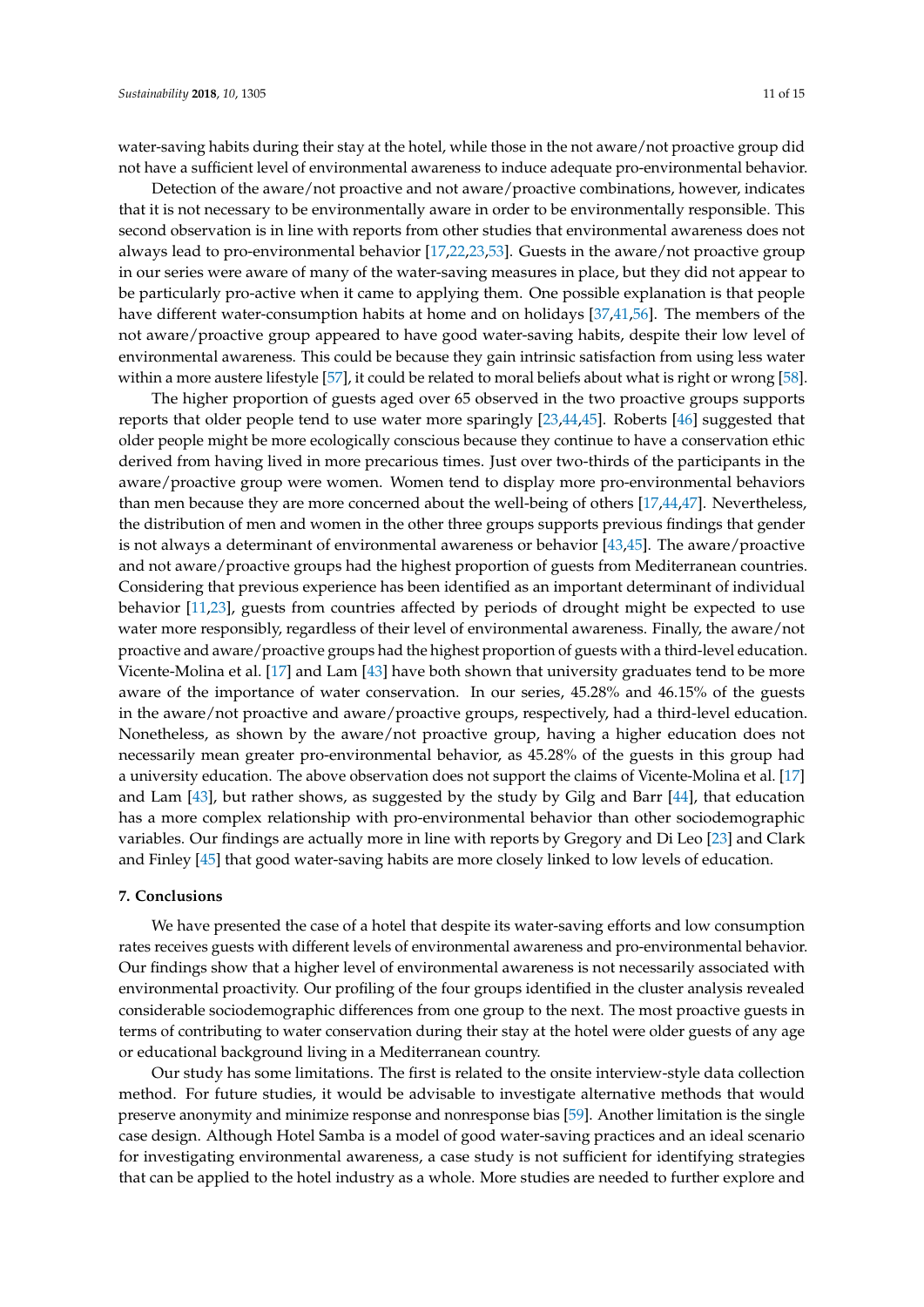similar to that in Hotel Samba. It would also be interesting to explore environmental awareness and pro-environmental behavior among hotel staff, as they obviously have a key role in water usage. Finally, in relation to the pro-environmental behavior of the guests surveyed, it should be noted that there is frequently a divide between what survey respondents say they do and what they actually do. As evidenced by other studies [\[60\]](#page-14-19), self-report measures tend to overestimate behavior and may reflect a reality that is different to that observed using objective measures. Future studies should address this source of bias by incorporating objective evaluations of guest behavior.

Our findings point to some water-saving strategies that could be implemented by the hotel industry and public water management bodies. To maximize water use efficiency, hotels with successful strategies need to better convey their environmental goals to their guests by informing them, empowering them, and actively engaging them in a shared objective. Hotels, and green hotels in particular, are ideal settings for raising environmental awareness and mobilizing action. Awareness-raising strategies should ultimately aim to motivate guests to take action beyond their stay and spread the word of the water-shortage problems in the Mediterranean and of initiatives being taken in the hotel industry to address these problems. This could help to increase the number of guests interested in staying in a hotel with good water-saving practices and that is concerned about its impact on the environment. Finally, strategies that succeed in increasing pro-environmental behavior among guests will reinforce hotels' water-saving efforts and contribute to better overall water management in the sector.

Characterization of hotel guests through cluster analysis provides insights into different profiles of guests and helps to understand their water-saving habits while on holidays. Specific actions within the broader strategic goals of increasing environmental awareness and pro-environmental behavior should be based on positive reinforcement rather than "punishment". Campaigns promoting hotels' water-saving initiatives, for example, could be used to raise awareness in booking channels used by groups with low environmental awareness, and hotels could educate guests about water-shortage problems in the Mediterranean by installing infographics or audiovisual presentations in the lobby. They could even include environmental awareness and education activities in their entertainment programs or organize guided tours to show off their innovative water-saving measures. Finally, hotels with exemplary water-conversation practices, like Hotel Samba, should showcase these practices among the hotel's attractions.

In order to increase the pro-environmental behavior of "passive" guests, it would be interesting to explore ways of acknowledging and/or rewarding good water habits. Active engagement of guests throughout their stay should help to enhance overall water savings. This could be done by issuing certificates recognizing good behavior or applying discounts on hotel bills. Discounts for future stays, for example, would have a dual purpose: they would recognize and reward the guest's efforts and also help to motivate guest loyalty by encouraging repeat bookings. Money saved by responsible use of water by guests could also be assigned to sustainable tourism development projects, like the AccorHotel group's Plant for the Planet programme [\[61\]](#page-14-20) in which trees are planted in areas with deforestation and/or water stress problems.

Public bodies also need to become actively involved if the efforts made by hotels and guests are to achieve true savings in the hotel industry. These bodies, for example, could design initiatives to promote and facilitate good water practices in the hotel industry and design certification schemes that include sustainable water management. Drawing on the experience of Hotel Samba, programs to encourage other hotels to follow suit and facilitate the transfer of know-how would also be interesting.

Our findings are consistent with previous studies that have found that guests are largely attracted to a hotel because of its prices and/or location, not because of its exemplary water-saving practices [\[62,](#page-14-21)[63\]](#page-14-22). The application of water-saving initiatives can clearly help hotels to reduce their operating costs, but if these reductions are used to lower prices, there is a risk that this will place a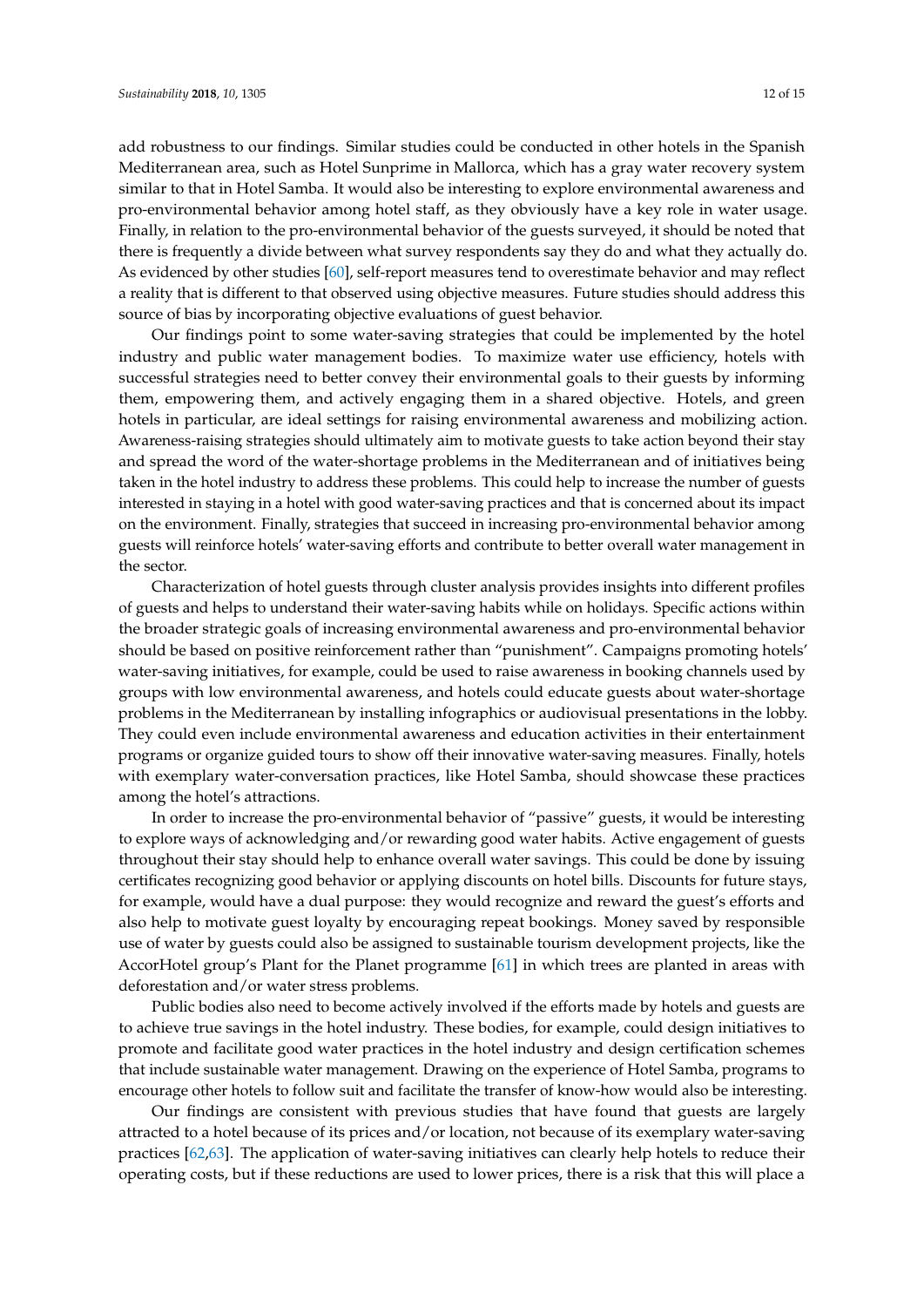downward pressure on prices in the middle-range sun-and-sand market segment. If the aim is to target a new niche segment of green consumers, such a strategy will be counterproductive, as the hotel will continue to attract guests drawn largely by price. For a hotel, going green often requires large investments with lengthy payback times and it would therefore be desirable to see more and more guests prioritizing good environmental practices when choosing a hotel. Finally, to further enhance water-saving measures already in place, it is necessary, on the one hand, to establish reward schemes for both hotels and guests, and on the other, to target new market segments.

**Author Contributions:** Ariadna Gabarda-Mallorquí carried out the research and wrote the article; Rosa Maria Fraguell and Anna Ribas supervised the research proposal and methodology and acted as the research co-coordinators.

**Funding:** This study was supported by the Ministry of Economy and Competitiveness through the project "Analysis of trends and resilience strategies in use and water consumption in tourist areas. The case of the Costa Brava" (reference number CSO2013-41262-P).

**Acknowledgments:** The authors would like to thank Eduard Coloma, Hotel Samba manager, and Laura Pérez, environmental officer for their helpful contribution; and all the hosts who participated in the survey for their support in providing the data required.

**Conflicts of Interest:** The authors declare no conflict of interest.

#### **References**

- <span id="page-12-0"></span>1. Oweis, T.; Zhang, H.; Pala, M. Water use efficiency of rainfed and irrigated bread wheat in a Mediterranean environment. *Agron. J.* **2000**, *92*, 231–238. [\[CrossRef\]](http://dx.doi.org/10.2134/agronj2000.922231x)
- <span id="page-12-1"></span>2. Iglesias, A.; Mougou, R.; Moneo, M.; Quiroga, S. Towards adaptation of agriculture to climate change in the Mediterranean. *Reg. Environ. Chang.* **2011**, *11*, 159–166. [\[CrossRef\]](http://dx.doi.org/10.1007/s10113-010-0187-4)
- <span id="page-12-2"></span>3. Ulus, M.; Hatipoglu, B. Human aspect as a critical factor for organization sustainability in the tourism industry. *Sustainability* **2016**, *8*, 232. [\[CrossRef\]](http://dx.doi.org/10.3390/su8030232)
- <span id="page-12-3"></span>4. Untaru, E.N.; Ispas, A.; Candrea, A.N.; Luca, M.; Epuran, G. Predictors of individuals' intention to conserve water in a lodging context: The application of an extended Theory of Reasoned Action. *Int. J. Hosp. Manag.* **2016**, *59*, 50–59. [\[CrossRef\]](http://dx.doi.org/10.1016/j.ijhm.2016.09.001)
- <span id="page-12-4"></span>5. Gössling, S.; Peeters, P.; Hall, C.M.; Ceron, J.-P.; Dubois, G.; Lehmann, L.V.; Scott, D. Tourism and water use: Supply, demand, and security. An international review. *Tour. Manag.* **2012**, *33*, 1–15. [\[CrossRef\]](http://dx.doi.org/10.1016/j.tourman.2011.03.015)
- <span id="page-12-5"></span>6. Stonich, S.C. Political ecology of tourism. *Ann. Tour. Res.* **1998**, *25*, 25–54. [\[CrossRef\]](http://dx.doi.org/10.1016/S0160-7383(97)00037-6)
- <span id="page-12-6"></span>7. IPCC International Panel on Climate Change. Climate Change 2014: Impacts, Adaptation, and Vulnerability. Available online: <http://www.ipcc.ch/report/ar5/wg2/> (accessed on 15 January 2018).
- <span id="page-12-7"></span>8. Gleick, P.H. Global freshwater resources: Soft-path solutions for the 21st century. *Sci. Mag.* **2003**, *302*, 1524–1528. [\[CrossRef\]](http://dx.doi.org/10.1126/science.1089967) [\[PubMed\]](http://www.ncbi.nlm.nih.gov/pubmed/14645837)
- <span id="page-12-8"></span>9. Chan, E.S.W.; Hawkins, R. Application of EMSs in a hotel context: A case study. *Int. J. Hosp. Manag.* **2012**, *31*, 405–418. [\[CrossRef\]](http://dx.doi.org/10.1016/j.ijhm.2011.06.016)
- <span id="page-12-9"></span>10. Gabarda-Mallorquí, A.; Garcia, X.; Ribas, A. Mass tourism and water efficiency in the hotel industry: A case study. *Int. J. Hosp. Manag.* **2017**, *61*, 82–93. [\[CrossRef\]](http://dx.doi.org/10.1016/j.ijhm.2016.11.006)
- <span id="page-12-10"></span>11. Han, H.; Hsu, L.T.J.; Lee, J.S.; Sheu, C. Are lodging customers ready to go green? An examination of attitudes, demographics, and eco-friendly intentions. *Int. J. Hosp. Manag.* **2011**, *30*, 345–355. [\[CrossRef\]](http://dx.doi.org/10.1016/j.ijhm.2010.07.008)
- <span id="page-12-11"></span>12. Lee, J.-S.; Hsu, L.-T.; Han, H.; Kim, Y. Understanding how consumers view green hotels: How a hotel's green image can influence behavioural intentions. *J. Sustain. Tour.* **2010**, *18*, 901–914. [\[CrossRef\]](http://dx.doi.org/10.1080/09669581003777747)
- <span id="page-12-12"></span>13. Manaktola, K.; Jauhari, V. Exploring consumer attitude and behaviour towards green practices in the lodging industry in India. *Int. J. Contemp. Hosp. Manag.* **2007**, *19*, 364–377. [\[CrossRef\]](http://dx.doi.org/10.1108/09596110710757534)
- <span id="page-12-13"></span>14. Bruns-Smith, A.; Choy, V.; Chong, H.; Verma, R. Environmental sustainability in the hospitality industry: Best practices, guest participation, and customer satisfaction. *Cornell Hosp. Rep.* **2015**, *15*, 6–16. [\[CrossRef\]](http://dx.doi.org/10.1017/CBO9781107415324.004)
- 15. Dimara, E.; Manganari, E.; Skuras, D. Survey data on factors influencing participation in towel reuse programs. *Data Br.* **2017**, *10*, 26–29. [\[CrossRef\]](http://dx.doi.org/10.1016/j.dib.2016.11.068) [\[PubMed\]](http://www.ncbi.nlm.nih.gov/pubmed/27942562)
- <span id="page-12-14"></span>16. Jamal, T.; Smith, B. Tourism pedagogy and visitor responsibilities in destinations of local-global significance: Climate change and social-political action. *Sustainability* **2017**, *9*, 1082. [\[CrossRef\]](http://dx.doi.org/10.3390/su9061082)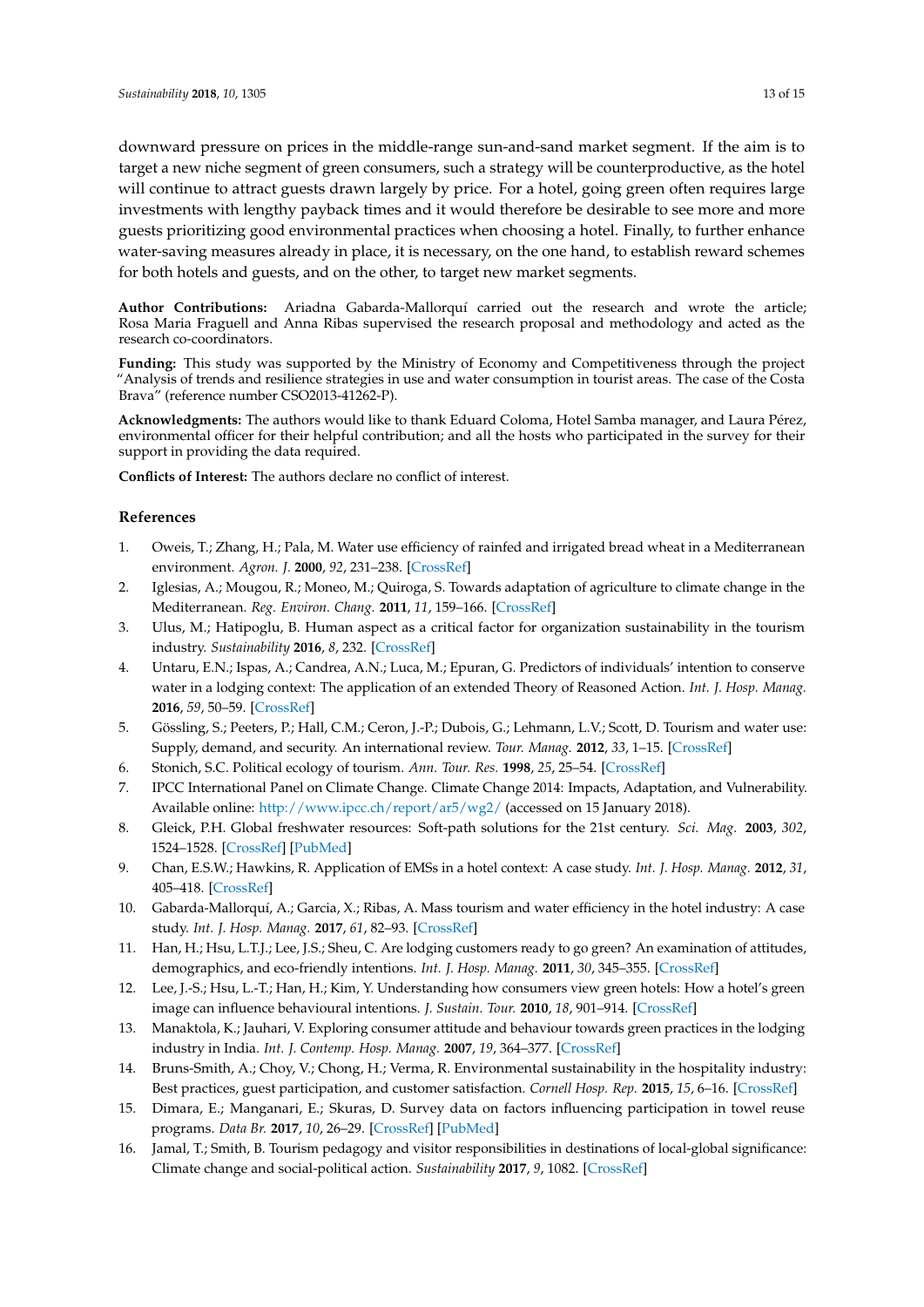- <span id="page-13-0"></span>17. Vicente-Molina, M.A.; Fernández-Sáinz, A.; Izagirre-Olaizola, J. Environmental knowledge and other variables affecting pro-environmental behaviour: Comparison of university students from emerging and advanced countries. *J. Clean. Prod.* **2013**, *61*, 130–138. [\[CrossRef\]](http://dx.doi.org/10.1016/j.jclepro.2013.05.015)
- <span id="page-13-1"></span>18. Bradley, J.C.; Waliczek, T.M.; Zajicek, J.M. Relationship between environmental knowledge and environmental attitude of high school students. *J. Environ. Educ.* **1999**, *30*, 17–21. [\[CrossRef\]](http://dx.doi.org/10.1080/00958969909601873)
- 19. Kraus, S.J. Attitudes and the Prediction of Behavior—A Meta Analysis of the Empirical Literature. Personal. *Soc. Psychol. Bull.* **1995**, *21*, 58–75. [\[CrossRef\]](http://dx.doi.org/10.1177/0146167295211007)
- <span id="page-13-2"></span>20. Oguz, D.; Cakci, I.; Kavas, S. Environmental awareness of University Students in Ankara, Turkey. *Afr. J. Agric. Res.* **2010**, *5*, 2629–2636.
- <span id="page-13-3"></span>21. Bartiaux, F. Does environmental information overcome practice compartmentalisation and change consumers' behaviours? *J. Clean. Prod.* **2008**, *16*, 1170–1180. [\[CrossRef\]](http://dx.doi.org/10.1016/j.jclepro.2007.08.013)
- <span id="page-13-4"></span>22. Cottrell, S.P. Influence of Sociodemographics and Environmental Attitudes on General Responsible Environmental Behavior among Recreational Boaters. *Environ. Behav.* **2003**, *35*, 347–375. [\[CrossRef\]](http://dx.doi.org/10.1177/0013916503035003003)
- <span id="page-13-5"></span>23. Gregory, G.D.; Di Leo, M. Repeated behavior and environmental psychology: The role of personal involvement and habit formation in explaining water consumption. *J. Appl. Soc. Psychol.* **2003**, *33*, 1261–1296. [\[CrossRef\]](http://dx.doi.org/10.1111/j.1559-1816.2003.tb01949.x)
- <span id="page-13-6"></span>24. Smith, M.; Hargroves, K.; Desha, C.; Stasinopoulos, P. *Water Transformed: Sustainable Water Solutions for Climate Change Adaptation*; The Natural Edge Project: Brisbane, Queensland, Australia, 2009.
- <span id="page-13-7"></span>25. Styles, D.; Schoenberger, H.; Galvez-Martos, J.L. Water management in the European hospitality sector: Best practice, performance benchmarks and improvement potential. *Tour. Manag.* **2015**, *46*, 187–202. [\[CrossRef\]](http://dx.doi.org/10.1016/j.tourman.2014.07.005)
- <span id="page-13-8"></span>26. Bohdanowicz, P. European Hoteliers' Environmental Attitudes: Greening the Business. *Cornell Hotel Restaur. Adm. Q.* **2005**, *46*, 188–204. [\[CrossRef\]](http://dx.doi.org/10.1177/0010880404273891)
- <span id="page-13-9"></span>27. Carlsen, J.; Getz, D.; Ali-Knight, J. The Environmental Attitudes and Practices of Family Businesses in the Rural Tourism and Hospitality Sectors. *J. Sustain. Tour.* **2001**, *9*, 281–297. [\[CrossRef\]](http://dx.doi.org/10.1080/09669580108667403)
- <span id="page-13-10"></span>28. Bramwell, B.; Alletorp, L. Attitudes in the Danish tourism industry to the roles of business and government in sustainable tourism. *Int. J. Tour. Res.* **2001**, *3*, 91–103. [\[CrossRef\]](http://dx.doi.org/10.1002/jtr.242)
- 29. Knowles, T.; Macmillan, S.; Palmer, J.; Grabowski, P.; Hashimoto, A. The development of environmental initiatives in tourism: Responses from the London hotel sector. *Int. J. Tour. Res.* **1999**, *1*, 255–265. [\[CrossRef\]](http://dx.doi.org/10.1002/(SICI)1522-1970(199907/08)1:4<255::AID-JTR170>3.0.CO;2-8)
- <span id="page-13-11"></span>30. Tzschentke, N.; Kirk, D.; Lynch, P.A. Reasons for going green in serviced accommodation establishments. *Int. J. Contemp. Hosp. Manag.* **2004**, *16*, 116–124. [\[CrossRef\]](http://dx.doi.org/10.1108/09596110410520007)
- <span id="page-13-12"></span>31. Ayuso, S. Comparing Voluntary Policy Instruments for Sustainable Tourism: The Experience of the Spanish Hotel Sector. *J. Sustain. Tour.* **2007**, *15*, 144–159. [\[CrossRef\]](http://dx.doi.org/10.2167/jost617.0)
- <span id="page-13-13"></span>32. Chan, E.S.W.; Wong, S.C.K. Motivations for ISO 14001 in the hotel industry. *Tour. Manag.* **2006**, *27*, 481–492. [\[CrossRef\]](http://dx.doi.org/10.1016/j.tourman.2004.10.007)
- <span id="page-13-14"></span>33. Chan, E.S.W.; Hawkins, R. Attitude towards EMSs in an international hotel: An exploratory case study. *Int. J. Hosp. Manag.* **2010**, *29*, 641–651. [\[CrossRef\]](http://dx.doi.org/10.1016/j.ijhm.2009.12.002)
- <span id="page-13-15"></span>34. Kirk, D. Attitudes to environmental management held by a group of hotel managers in Edinburgh. *Int. J. Hosp. Manag.* **1998**, *17*, 33–47. [\[CrossRef\]](http://dx.doi.org/10.1016/S0278-4319(98)00005-X)
- <span id="page-13-16"></span>35. Jim, C.Y. Environmental changes associated with mass urban tourism and nature tourism development in Hong Kong. *Environmentalist* **2000**, *20*, 233–247. [\[CrossRef\]](http://dx.doi.org/10.1023/A:1006708031927)
- <span id="page-13-17"></span>36. Noor, N.A.M.; Kumar, D. Eco friendly "Activities" vs. Eco friendly "Attitude": Travelers intention to choose green hotels in Malaysia. *World Appl. Sci. J.* **2014**, *30*, 506–513. [\[CrossRef\]](http://dx.doi.org/10.5829/idosi.wasj.2014.30.04.14062)
- <span id="page-13-18"></span>37. Miao, L.; Wei, W. Consumers' pro-environmental behavior and the underlying motivations: A comparison between household and hotel settings. *Int. J. Hosp. Manag.* **2013**, *32*, 102–112. [\[CrossRef\]](http://dx.doi.org/10.1016/j.ijhm.2012.04.008)
- <span id="page-13-19"></span>38. Diamantopoulos, A.; Schlegelmilch, B.B.; Sinkovics, R.R.; Bohlen, G.M. Can socio-demographics still play a role in profiling green consumers? A review of the evidence and an empirical investigation. *J. Bus. Res.* **2003**, *56*, 465–480. [\[CrossRef\]](http://dx.doi.org/10.1016/S0148-2963(01)00241-7)
- <span id="page-13-20"></span>39. Kollmuss, A.; Agyeman, J. Mind the Gap: Why do people behave environmentally and what are the barriers to pro-environmental behaviour. *Environ. Educ. Res.* **2002**, *8*, 239–260. [\[CrossRef\]](http://dx.doi.org/10.1080/13504620220145401)
- <span id="page-13-21"></span>40. Martínez, P.; Herrero, Á.; Gómez, R. Customer responses to environmentally certified hotels: The moderating effect of environmental consciousness on the formation of behavioral intentions. *J. Sustain. Tour.* **2017**, 1–18. [\[CrossRef\]](http://dx.doi.org/10.1080/09669582.2017.1349775)